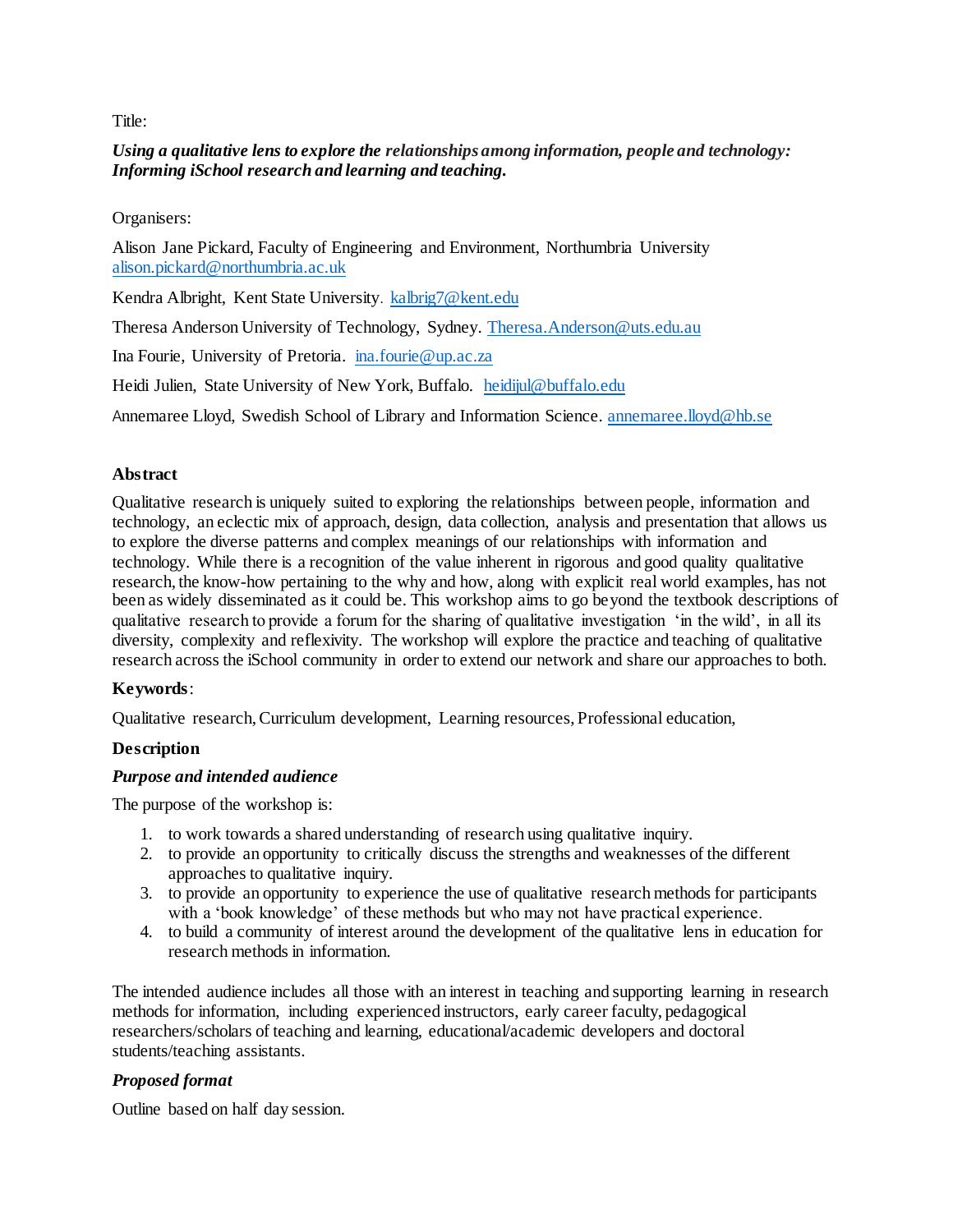#### 1. **Introduction and orientation** (20 mins)

Introduce workshop organisers and participants; Present goals and expected outcomes; Outline project background and planned activities; Present working definitions of key terms and concepts whilst acknowledging the wealth of experience there is in the room from all participants. The organisers will present brief scenarios of their own practical experience (research and teaching qualitative research)

### 2. **Breakout session 1 (groups of 2-4):** *What are the characteristics of a good qualitative researcher and good qualitative research?* (10 mins intro, 40 mins breakout, 20 mins plenary)

Introduce brief scenarios and distribute sample qualitative tools (prepared by workshop organisers). Invite participants to review the scenario they have been allocated and evaluate the usability of the sample tools/techniques capture findings on flipcharts for plenary presentation.

Using a sketched 'person', encourage the group to come up with an agreed pictorial description of a qualitative researcher and the significance this representation has for exploring

Encourage participants to think beyond the textbook examples of qualitative inquiry and identify what problems could be encountered and suggest potential solutions.

### **Comfort Break** (15 minutes)

3. **Breakout session 2:** *Thinking qualitatively – preparing qualitative researchers to step out into the wild* (5 mins intro, 25 mins breakout, 10 mins plenary)

In small groups we will explore how iSchools prepare their students to explore the relationships between people, information and technology through a qualitative lens and how we deal with the subject diversity within our discipline.

4. **Workshop plenary** (15 mins)

Review key messages from presentations and discussions; Explore interest in continuing the conversation beyond the conference; Agree next steps, e.g., writing up the event (organisers and participants).

#### *Goals or outcomes*

- $\triangleright$  To facilitate the discourse around qualitative inquiry in order to establish a sound theoretical base and work towards a shared understanding of concepts and characteristics.
- $\triangleright$  Outline pedagogical strategies for incorporating qualitative inquiry instruction in professional education.
- $\triangleright$  Facilitate networking with a view to future collaborative initiatives and projects to support teaching qualitative inquiry for information and to encourage the theoretical and philosophical debate.

### *Relevance to the iConference*

The iSchool movement shares "*a fundamental interest in the relationships between information, people, and technology*" it is imperative that we continue to debate and develop our approaches to investigating these relationships and seeking solutions and understanding. Three decades ago Kirk (1997) argued that professionals in our field needed "*to know why and how people think and act as they do if they are to respond effectively to the information needs of those who use library and information services'* (p. 261). Since then there has been a significant growth in the application of qualitative inquiry to address these 'how' and 'why' questions, but the application of this methodology has not been accompanied by a proportionate amount of methodological theory construction. Although the use of qualitative approaches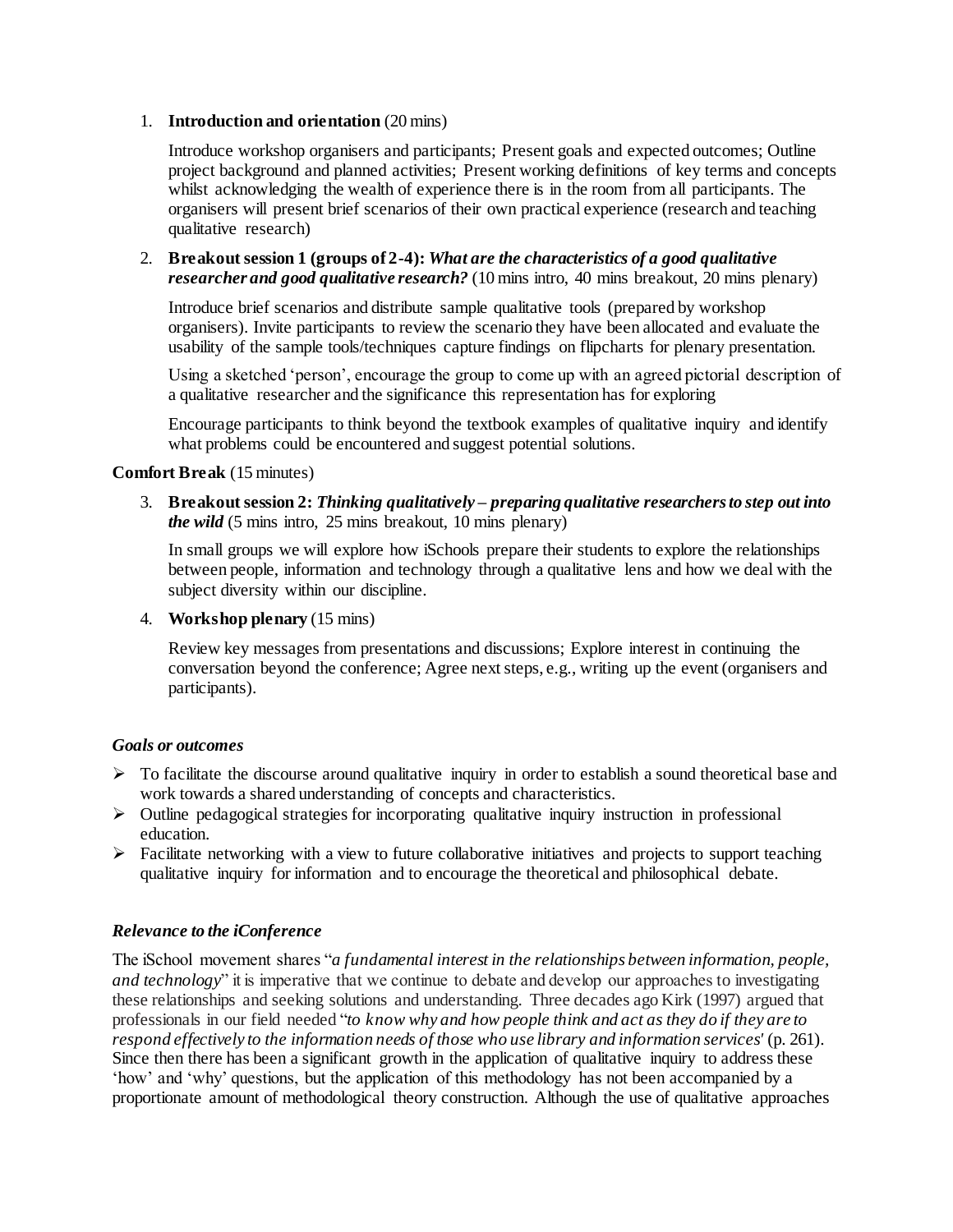to information science research have become more prominent, there is a still a lack of debate and discussion at the theoretical level to support choices. While there is a recognition of the value inherent in rigorous and good quality qualitative research, the knowledge pertaining to the why and how, along with explicit real world examples, has not been as widely disseminated as it could be. For Day (2011) "*The answer is conceptual critique, and this critique must extent to not only the theoretical models, but to research practices and methods and to the very conception of theory and the conception of disciplinary functionality in LIS. There is still work to be done here.*" (p.86). This workshop aims to go beyond the textbook descriptions of qualitative research to provide a forum for the sharing of qualitative investigation 'in the wild', in all its diversity, complexity and reflexivity. The workshop will explore the practice and teaching of qualitative research across the iSchool community in order to extend our network and share our approaches to both. The workshop organisers bring with them, not only the experience of qualitative inquiry in a variety of innovative approaches, but also a desire to share and debate those approaches. The workshop scenarios will be based on examples of innovative work carried out by the organisers, such as:

- Albright's work with incarcerated youths (Albright & Gavigan, 2014);
- the collaborative autoethnography of Anderson and Fourie (2015);
- 'photovoice' as a way of studying people's information practices (Julien, Given & Opryshko, 2013);
- Lloyd's work using constructivist grounded theory in diverse contexts to understand information relationships
- Pickard's exploration of the use of constructivist user studies to systems designers (Pickard  $\&$ Dixon, 2004) and the application of participatory action research with young people (Pickard  $\&$ Walton, 2016).

As well as practical experience of qualitative inquiry 'in the wild', the organisers are keen to share their experience of teaching these approaches to neophyte researchers and experiencing the often 'white knuckle ride' of qualitative investigation as it rolls and cascades to its final destination.

# **Duration**

The workshop will be a half-day event.

### **Attendance**

Our workshop format uses a mix of scenario review, plenary and breakout discussions. We expect to attract 25-30 people, but we could work with as few as ten or as many as 50 participants.

### **References**

- Albright, Kendra S; Gavigan, Karen. (Apr 2014): **Journal of Education for Library and Information Science; Chicago** 55.2178-185.
- Anderson, T. D & Fourie, I. (2015). Collaborative autoethnography as a way of seeing the experience of care giving as an information practice. In *Proceedings of ISIC, the Information Behaviour Conference, Leeds, 2-5 September, 2014: Part 2*, (paper isic33). Retrieved from [http://InformationR.net/ir/20-1/isic2/isic33.html](http://informationr.net/ir/20-1/isic2/isic33.html)
- Day, E. R. (2011) Death of the user: reconceptualizing subjects, objects, and their relations. *Journal of the American Society for Information Science and Technology.* 62(1) pp.78-88
- Kirk, J. (1997). Managers' use of information: a grounded theory approach. In P. Vakkari, R. Savolainen & B. Dervin. (Eds.) *Information seeking in context: Proceedings of an international conference*